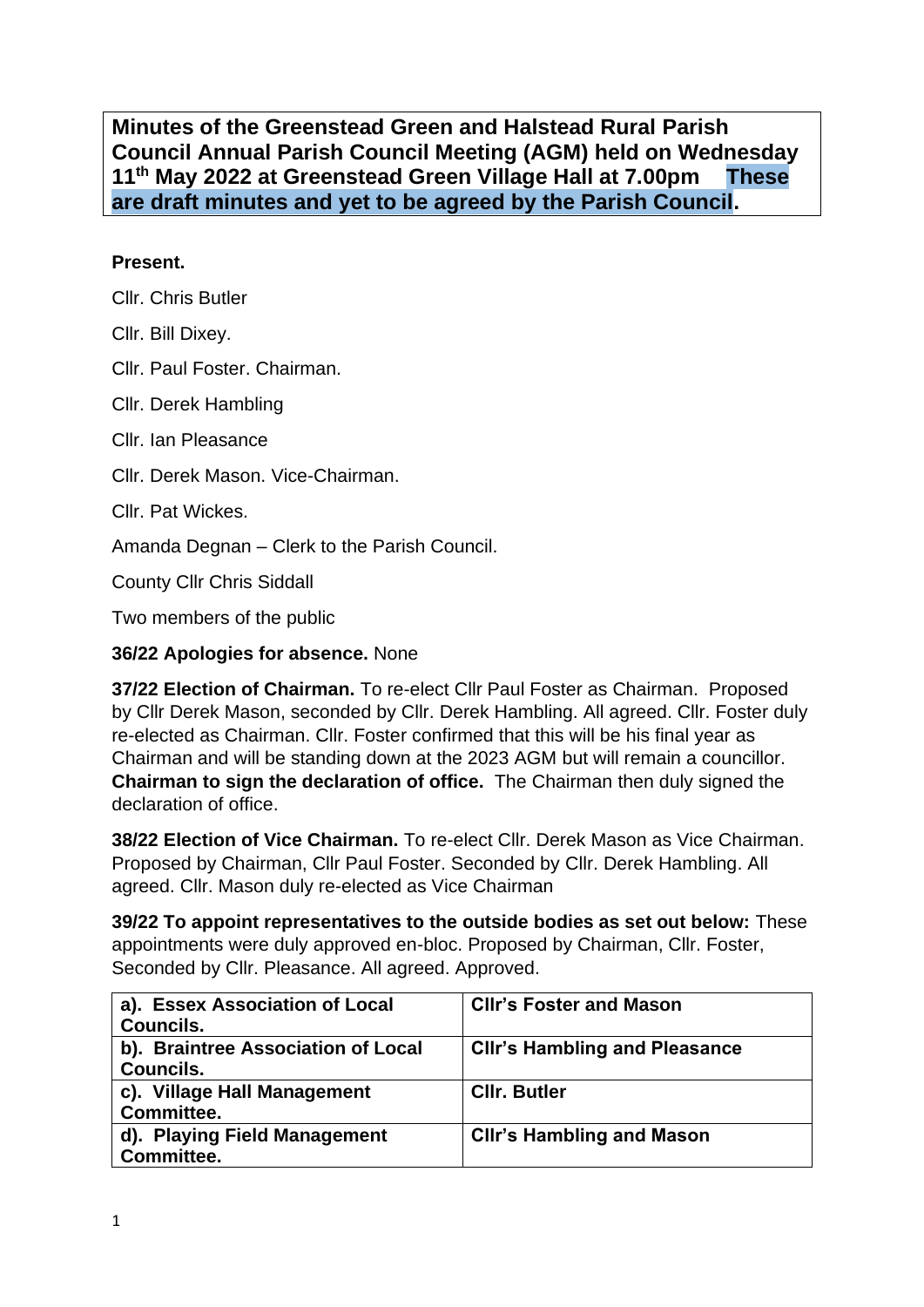| e). Civil Defence Emergency<br>Committee.      | <b>Cllr's Hambling and Mason</b>                 |
|------------------------------------------------|--------------------------------------------------|
| f). Earls Colne Airfield Liaison<br>Committee. | Derek Wickes and CIIr. Pleasance                 |
| g). Planning Committee.                        | Any 3 councillors                                |
| h). Footpaths Representative.                  | <b>Cllr. Butler</b>                              |
| i). Tree Warden.                               | <b>CIIr. Dixey</b>                               |
| j). Health Committee Representative.           | <b>CIIr. Foster</b>                              |
| k). District Neighbourhood Watch.              | Jean Hastings, Cllr's Dixey and<br><b>Foster</b> |
| I). Community Transport<br>Representative.     | <b>CIIr. Wickes</b>                              |
| m). Internal Auditor.                          | <b>Richard Edwards Group.</b>                    |
| n). Responsible Financial Officer.             | Amanda Degnan.                                   |
| o) Greenwatch                                  | <b>Cllr's Hambling and Mason</b>                 |
| p) EC2H Cycle route                            | <b>Cllr. Hambling</b>                            |

**40/22 To approve and re-adopt the following:**

- **(a) Standing Orders rev 2020**
- **(b) Financial Regulations.**
- **(c) Code of Conduct**
- **(d) Antibullying and Harassment policy**
- **(e) Community Engagement Policy**
- **(f) Complaints Procedure**
- **(g) Data Protection Policy**
- **(h) Disciplinary Policy**
- **(i) Equality and Diversity Policy**
- **(j) Grant Award Making Policy**
- **(k) Grievance Procedure**
- **(l) Training Policy**
- **(m) Whistleblowing Policy**
- **(n) Internet banking code 2021**

It was agreed to approve these en-bloc. Proposed by Chairman, Cllr. Foster, Seconded by Cllr. Hambling. All agreed. Approved

**41/22 To confirm and approve the updated Asset Inventory is correct.** This had been distributed before the meeting. It was decided to add approximate cost next to the Village Hall and Playing Field figures. It was also decided to consider seeking a revaluation of the Village Hall. **Action:** To be placed on the July Agenda.